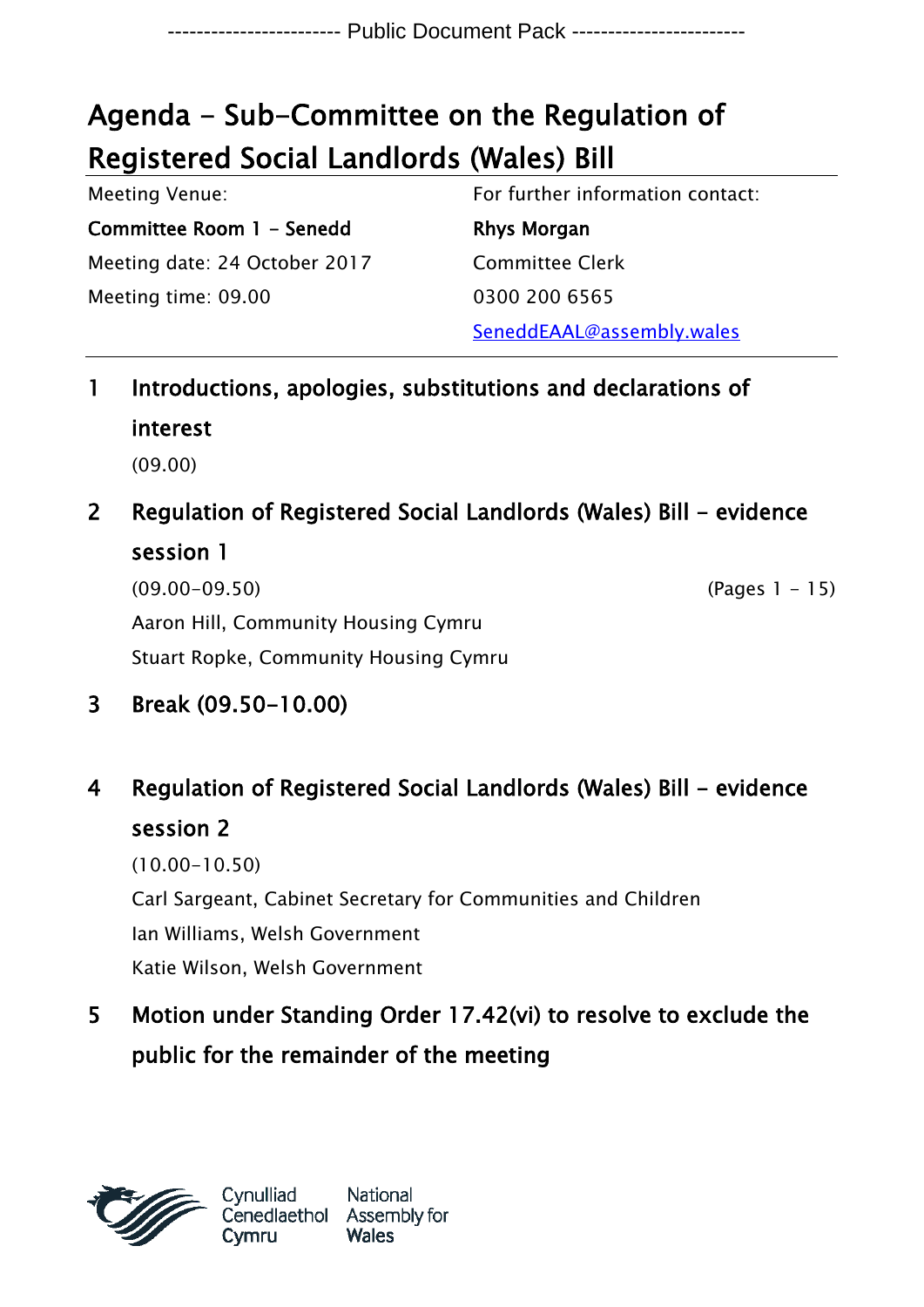# 6 Consideration of evidence - Regulation of Registered Social Landlords (Wales) Bill

(10.50-11.05)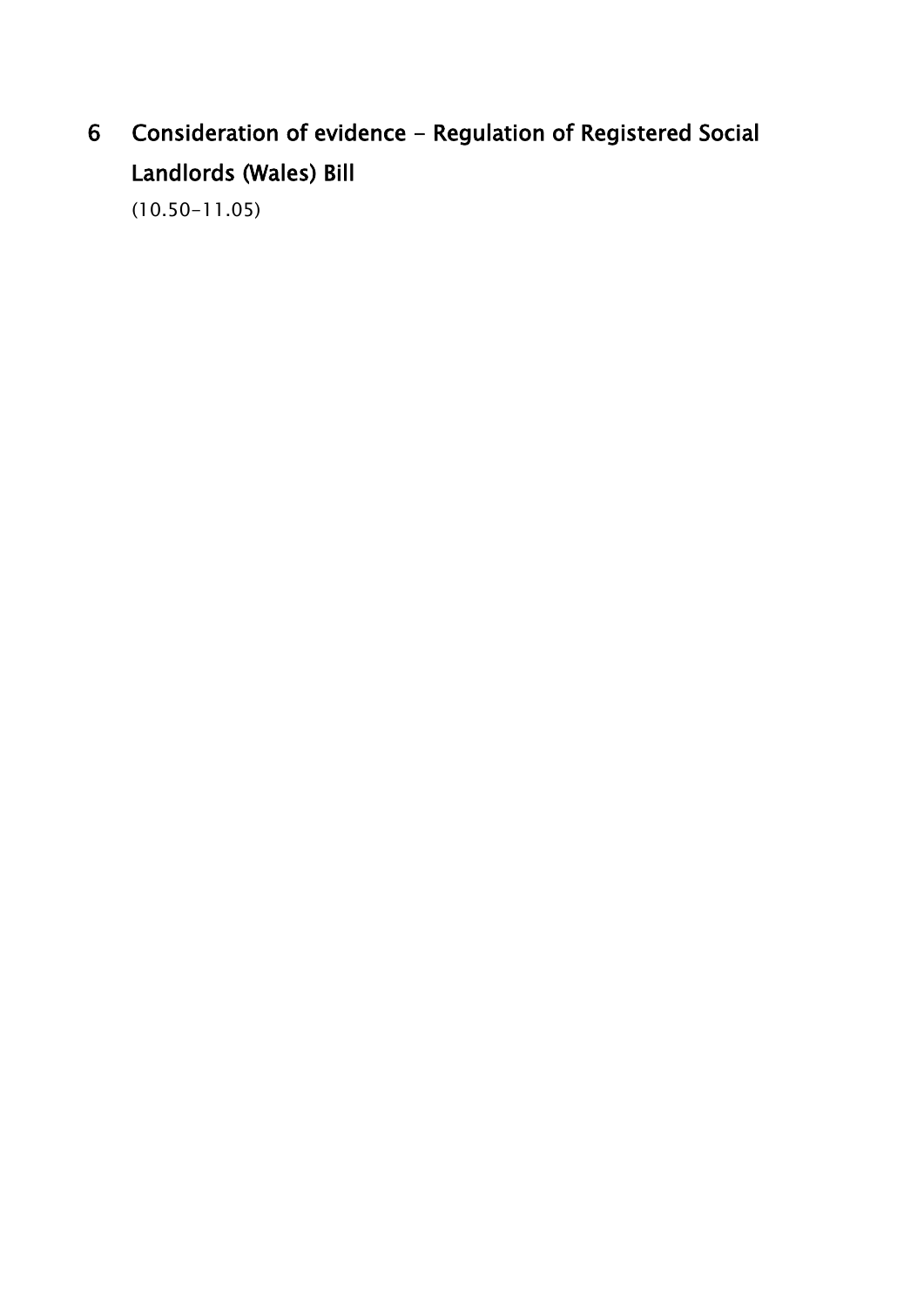### **Community Housing Cymru**



### **Regulation of Registered Social Landlords (Wales) Bill**

On 29th September 2016, the Office for National Statistics (ONS) announced that Welsh Registered Social Landlords (RSLs) had been reclassified as "Public Non-Financial Corporations" and would thus be considered as public sector bodies for the purposes of national accounts.

The decision was announced alongside separate decisions by the ONS to reclassify housing associations in Scotland and Northern Ireland, and a came a year after the ONS' reclassification of housing associations in England.

The decision in Wales will add £2.5bn of debt to the UK's balance sheet, and could mean that future borrowing by Welsh housing associations would be counted against the Welsh Government's borrowing limit.

#### **Background**

The Office for National Statistics (ONS) assesses bodies and transactions against international rules to decide how they should be treated in the National Accounts. The categorisation of economic entities and their respective expenditures need to conform with the ONS classification system and in turn the European system of accounts (ESA) and the wider system of national accounts (e.g. with the IMF, OECD, United Nations and World Bank). Agenda Item<br>
1988<br>
Advistics (ONS) announced that Welsh Registered<br>
1988<br>
Satistics (ONS) announced that Welsh Registered<br>
Satistics (ONS) announced that Welsh Registered<br>
are decisions by the ONS to reclassify housing<br>
an

From time to time, the ONS undertakes "classification reviews" of various bodies and transactions within the economy. The key test applied to determine whether a body is public or private is:

#### *"… does the government exercise significant control over the general corporate policy of the unit? The international guidance defines control as the ability to determine general corporate policy, and this can be exercised through the appointment of directors, control of over half of the shareholder' voting power, though special legislation, decree or regulation".*

In 2015, housing associations in England were reclassified as public sector bodies by the ONS, adding £60bn of debt to the UK Government accounts. The UK Government responded quickly to legislate to this change, inserting clauses into the Housing and Planning Act 2016.

Scottish and Northern Irish housing associations were reclassified on the same day as Welsh associations, and the Scottish Government brought forward its own legislation in September 2017.

### **The Decision**

Through its investigations into the status of Welsh housing associations, ONS concluded that housing associations are subject to public sector control in accordance with control indicators sets out in international accounting rules.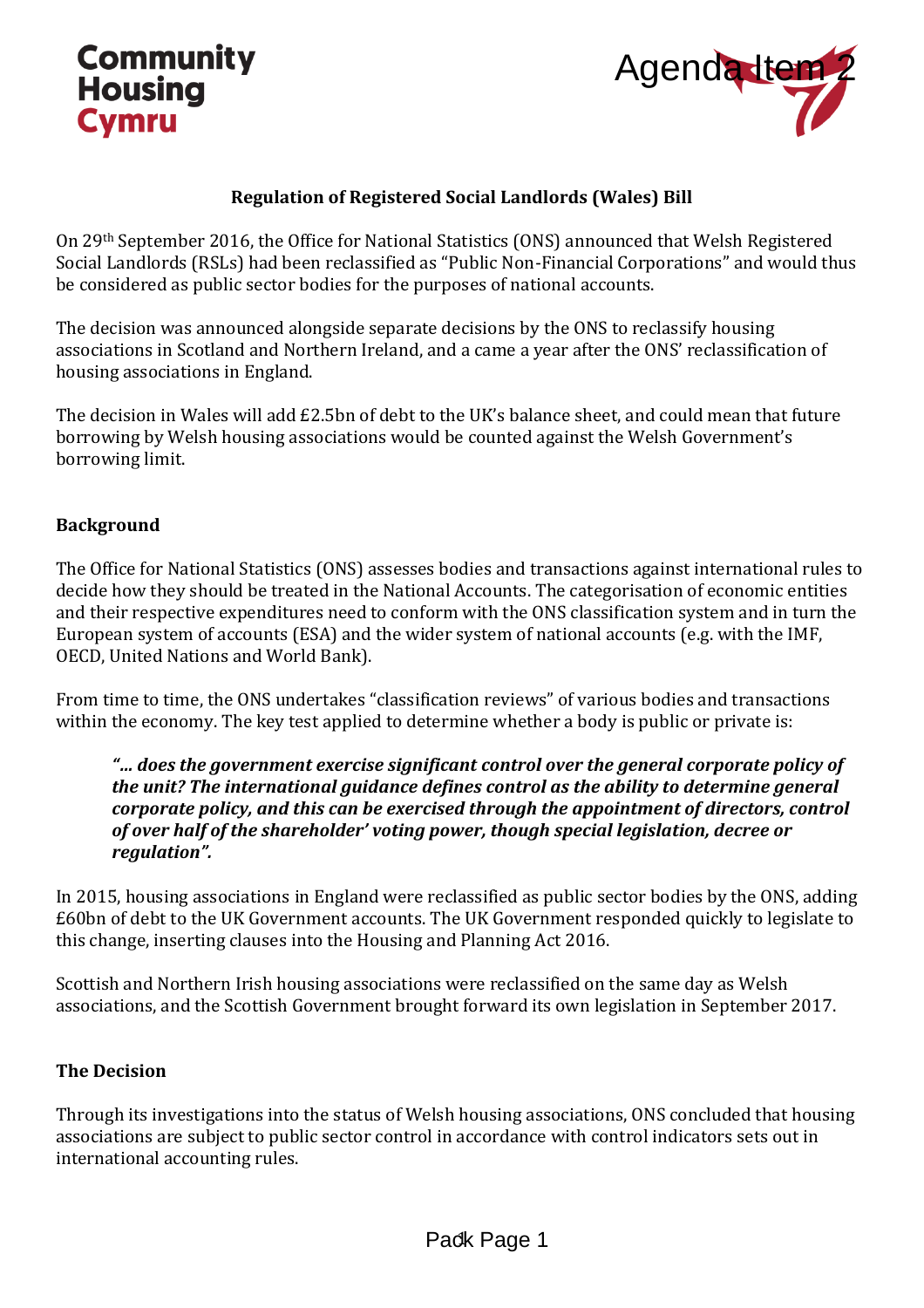### **Community Housing Cymru**



The ONS concluded that housing associations are subject to public sector controls due to, amongst other things:

- 1. Welsh Ministers' **consent powers** over the disposal of land and the disposal of housing assets
- 2. Welsh Ministers' powers over the **management of an RSL** if they have not acted and their failure to act is impeding the proper management of the RSL's affairs
- 3. Welsh Ministers' powers over the **management of an RSL**, in particular the power of Welsh Ministers to appoint a new manager or officer of the RSL if the Ministers are of the opinion that it is necessary for the proper management of the RSL's affairs to have an additional officer
- 4. Welsh Ministers' powers over **constitutional changes of an RSL**, in particular the requirement for consent to any change of an RSL's articles of association where the RSL is a company
- 5. Welsh Ministers' **consent powers** over the amalgamation and dissolution of a RSL, which is a registered society, and the arrangement and reconstruction of a RSL which is a company
- 6. Welsh Ministers' powers of the **management of an RSL**; in particular the power of Welsh Ministers to transfer management functions to a person they specify if an inquiry or an audit has found there to be mismanagement in the affair of the RSL, or if Welsh Ministers feels a transfer of certain management functions would be likely to improve the management of some or all of its affairs.

The decision to reclassify housing associations in Wales was backdated to the Housing Act 1996, which established these controls. The controls identified above were very similar to those identified in England, Scotland and Northern Ireland.

From their work in England, the ONS were also aware that local authority controls over some housing associations may constitute public sector control, and between April and August 2017, they determined that there were Local Authority controls – particularly over stock transfer associations – which would impact on classification.

### **Impact**

The ONS' decision is a technical accounting decision, but one which could have wider ranging impacts on the delivery and funding of public services in Wales. The initial impact of the decision was to assign the £2.5bn of borrowing held by Welsh housing associations on the public sector balance sheet.

We understand that in the immediate aftermath of the ONS' decision, that Welsh Government agreed provisions with UK Government to ensure that there will be no significant immediate impact on the day-to-day operation of housing associations. This followed similar agreements in England, Scotland and Northern Ireland.

However, in the long term, the decision would mean that any future borrowing by Welsh housing associations would be counted against the Welsh Government's borrowing limit. There has also been concern in the sector about the ability of HM Treasury to effectively cap the borrowing of housing associations, as they already do with local authorities.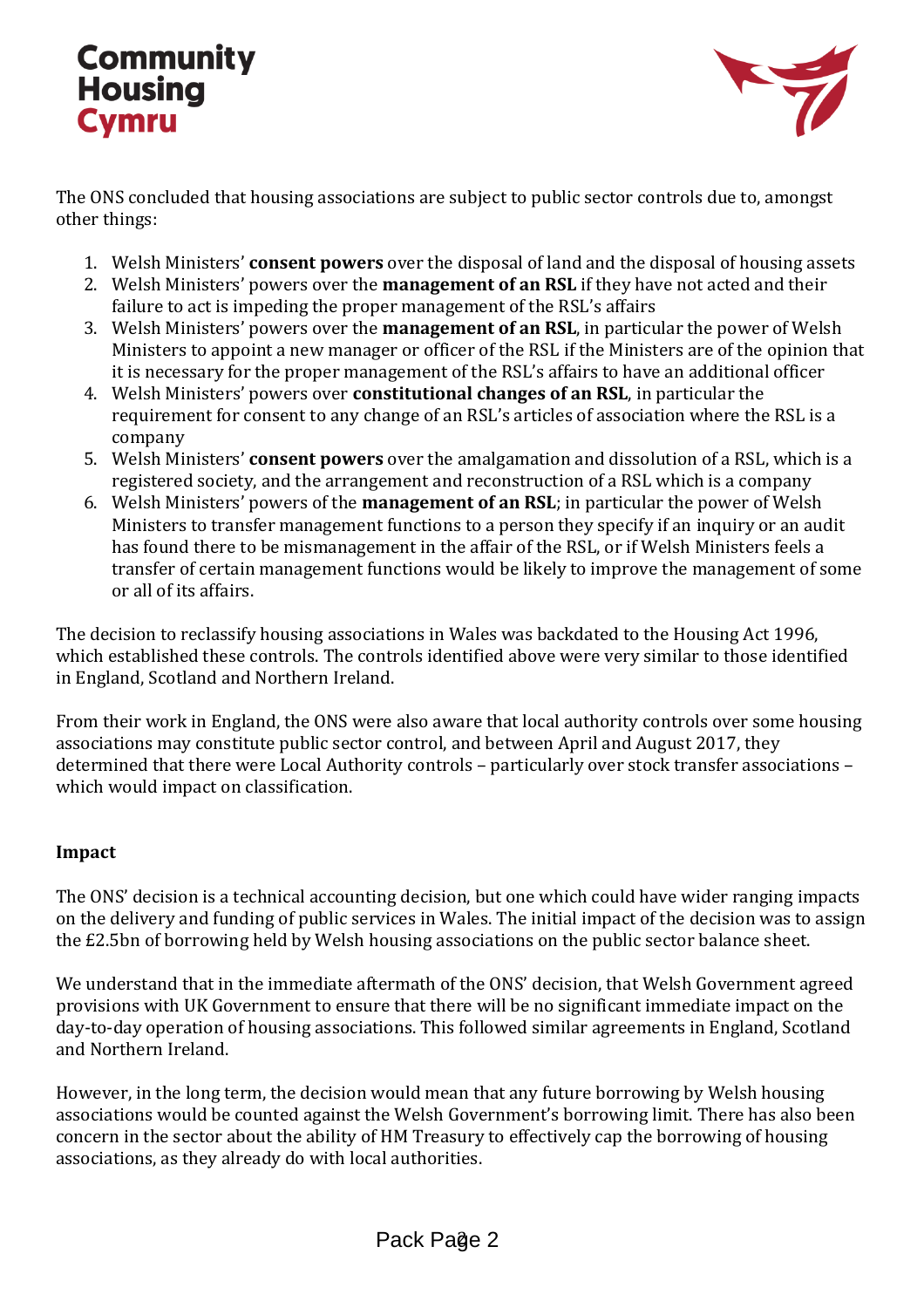## **Community Housing Cymru**



The borrowing powers of housing associations stretch public investment from Welsh Government, and attract private investment into some of Wales' poorest communities – for example when receiving Social Housing Grant to build a new home, the grant is normally received at 58% of the cost of building, and it is the sector's ability to borrow that makes the building of that affordable home viable. Alongside this, more than quarter of the homes built by housing associations since 2008 have been built without social housing grant, thanks to the borrowing power of the sector.

Any limit placed on the borrowing of housing associations in Wales would risk Welsh Government's ability to deliver on its 20,000 affordable target, and potentially worsen the housing crisis in Wales.

### **The Bill**

 $\overline{a}$ 

Community Housing Cymru warmly welcomes the publication of the Regulation of Registered Social Landlords (Wales) Bill. If passed, we believe that the Bill and the strengthened regulatory framework for housing associations – launched by Welsh Government earlier this year - would work in tandem to ensure that the regulation of housing associations continues to meet the needs of associations, tenants and Government.

In an inquiry into the regulation of housing associations in Wales earlier this year, the National Assembly for Wales' Public Accounts Committee stated that this legislation must be proportionate and ensure that Welsh Government has sufficient powers to protect the interests of stakeholders. We believe this legislation meets this challenge, and the new regulatory framework and regulatory judgements equip the regulator with a range of powers to protect the interests of all stakeholders, and in particular tenants.

We believe the Bill in its current form deals appropriately and sufficiently with the controls identified by ONS in their reclassification and we note that in a letter to Welsh Government<sup>1</sup>, published by the ONS, they have said:

#### *"…if the Bill receives Royal Assent in its current form, the totality of public sector influence exercised through central government, local authorities and the existence of nomination agreements would not constitute public sector control"*

While this has only been determined through an informal assessment by ONS, and it is not indicative of the result of a full classification review, it is encouraging that the ONS has come to this conclusion and that they have indicated a willingness to carry out the full review once the legislation is passed.

We strongly urge AMs to support the passage of this Bill to return housing associations to reverse ONS' initial classification decision, and to ensure that housing associations in Wales can continue to provide affordable homes to end the housing crisis and build a stronger Wales.

<sup>1</sup> https://www.ons.gov.uk/news/statementsandletters/statementonclassificationofwelshhousingassociations